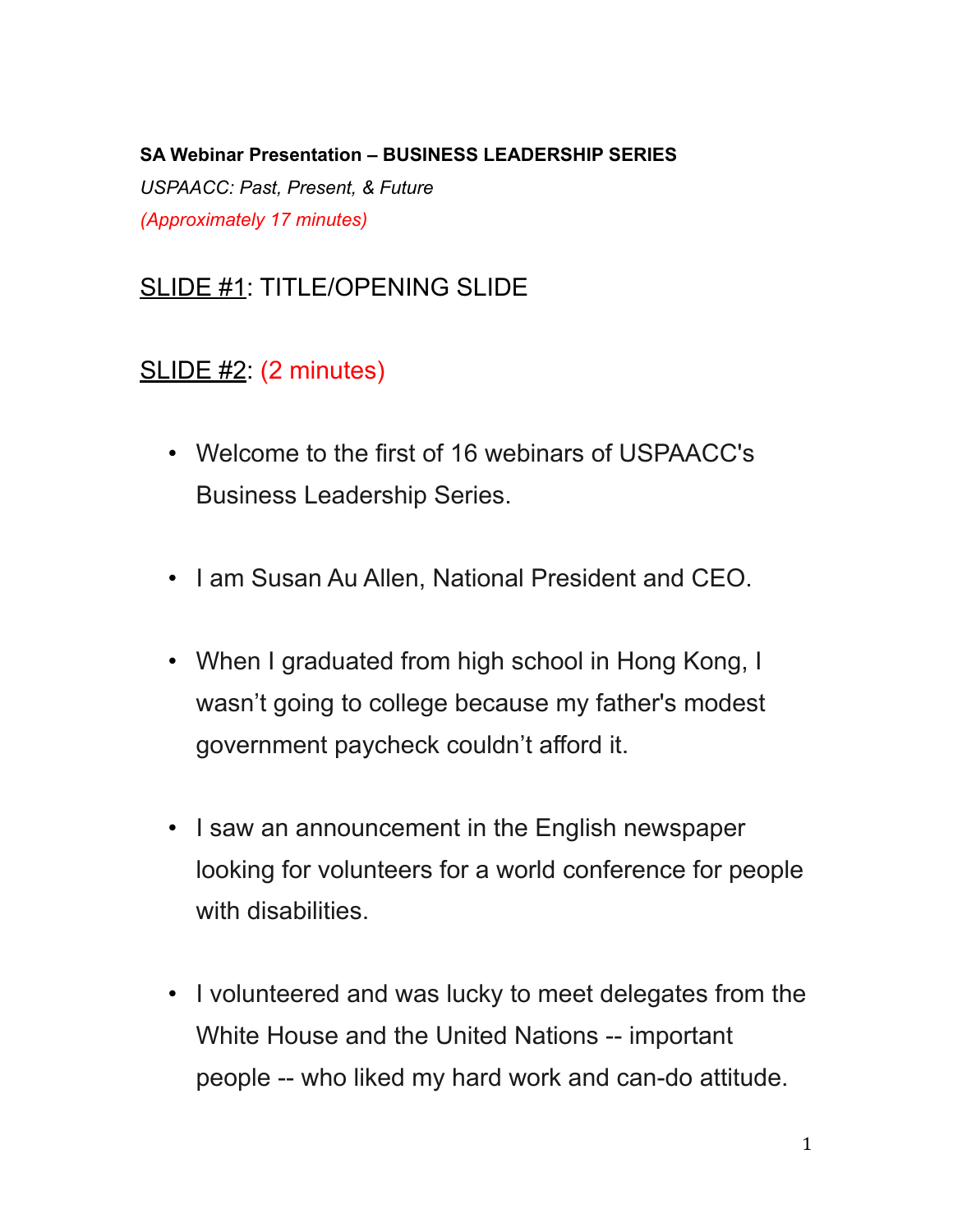And I was invited to visit the United States and the United Nations.

- That opened the doors to a college education and two law degrees and a career in law, immigration, international trade and investment
- In 1984, I helped to found the US Pan Asian American Chamber of Commerce and later the Education Foundation, with business and community leaders from California, Maryland, Virginia and Washington, DC -- to bring the very diverse Pan Asian American business together as one united voice.
- At that time, there were two civil rights groups, the Japanese American Citizens League and the Organization of Chinese Americans, but no organization, national or regional, especially in business and the professions that represented the entire diverse group of Asian Americans.
- It was a daunting task. The journey would be arduous, with little short-term gains but abundant in long-term pains.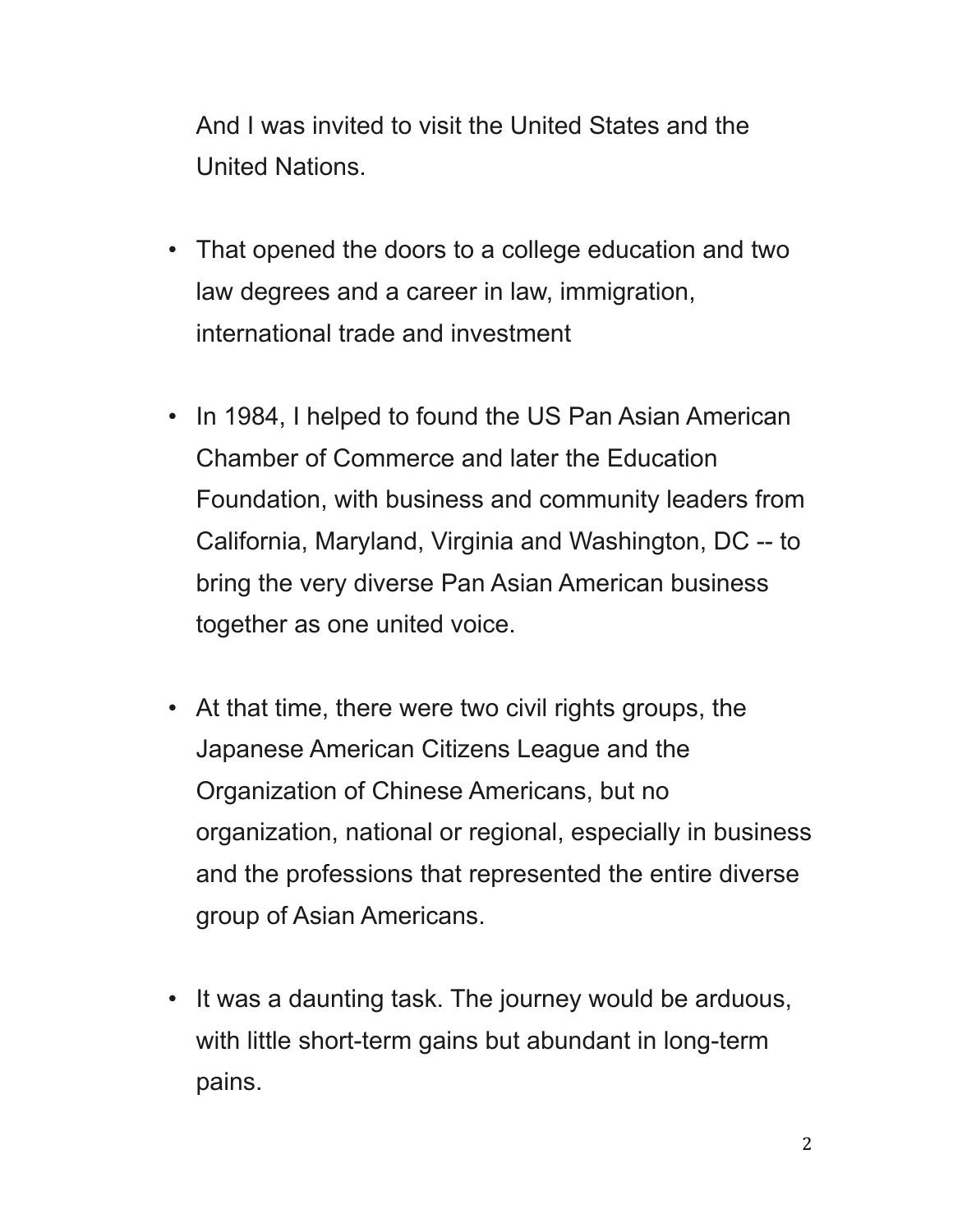- We rolled up our sleeves and went to work. We worked after our regular day job. We knocked on Government doors; we walked the halls of Congress, and called on major corporations.
- It took quite a while to persuade them to answer our calls, open the doors to see us, and listen to our stories -- the Asian American story.
- We have come a long way -- From coming to America as indentured servants to building the Transcontinental Railroad, to building Silicon Valley, to scaling the skies in our rockets, and growing manufacturing enterprises like Vizio, USPAACC tirelessly told the Asian American success stories to decision makers and influencers.
- We also told them about Asian American contributions in government, from the first Asian American Senator, Senator Hiram Fong of Hawaii (R) to the first Governor Gary Locke (OR-D) and Cabinet members Elaine Chao (Labor Secretary), Energy Secretary Steven Chu (D), and then the national 50 fast-growing Asian American businesses.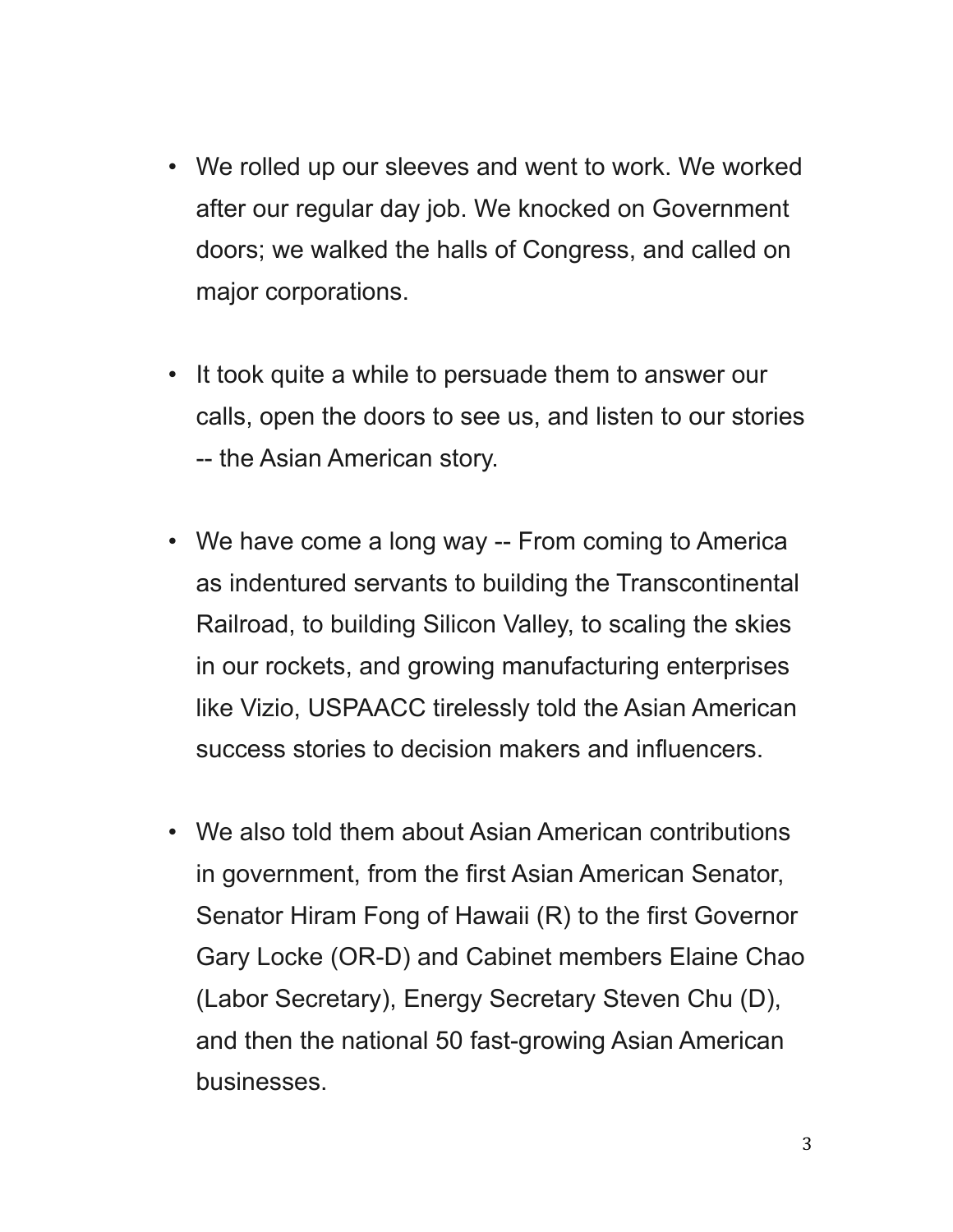• Until USPAACC began to travel around the country and tirelessly tell these real life stories of achievements of national impact and present them at USPAACC's annual conferences, few Americans knew who Asian Americans were and our contributions to the vitality and prosperity of the country.

#### SLIDE #3: (2 minutes)

- USPAACC was founded in 1984 to fill a need: a unified voice with a strong message for the disparate Asian American subgroups in business and the professions
- The Asian American demographic landscape consists of a mosaic of 30 countries of origin, in which the 6 major groups are: Chinese, Filipino, Asian Indian, Vietnamese, Korean, and Japanese.
- [Plus we have other Southeast Asian (Cambodia, Thailand, Myanmar, Singapore, Malaysia, Indonesia, etc.) South Asian (Bangladesh, Pakistan, Sri Lanka) and Pacific Islander Group (Guam, Northern Mariana,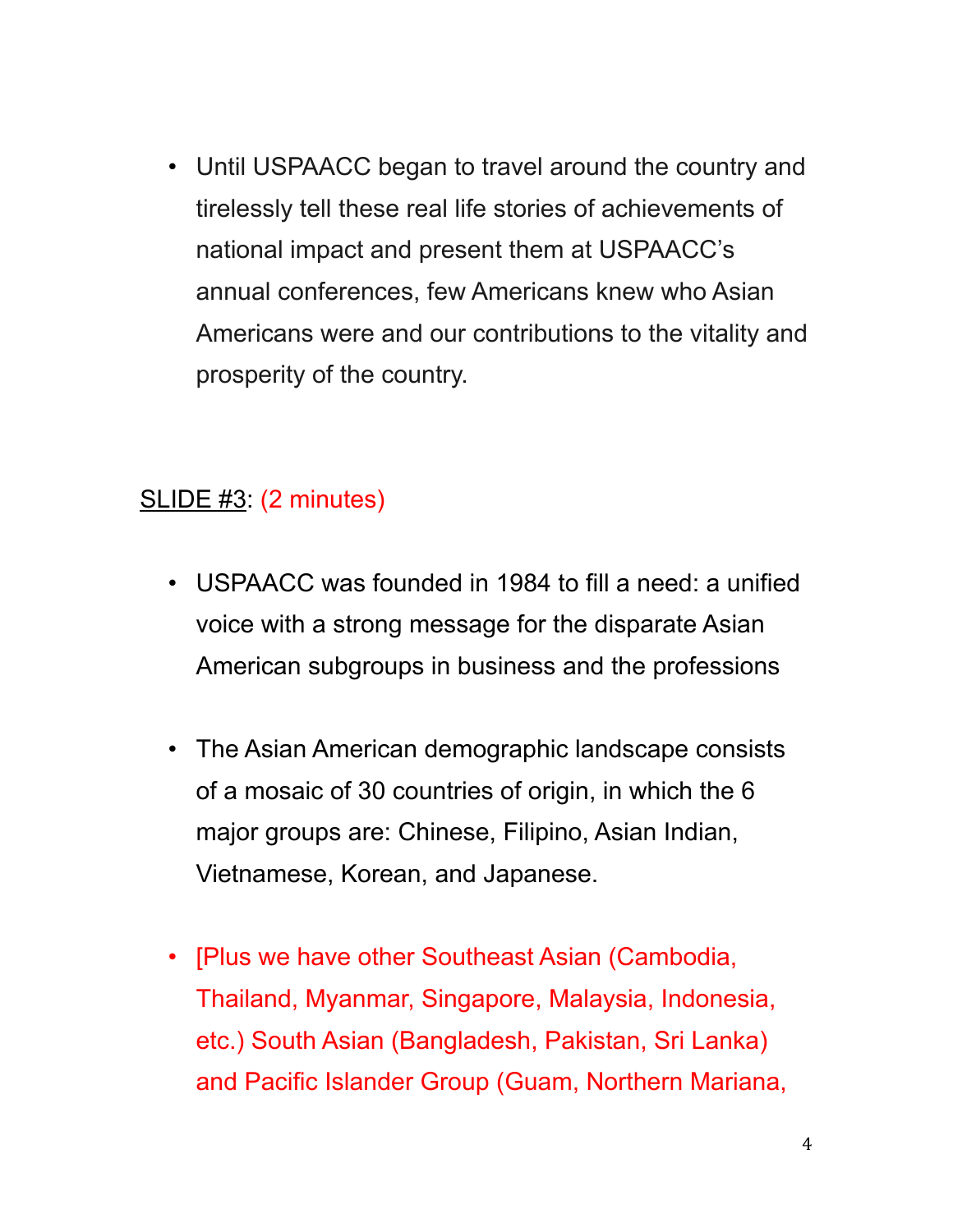# American Samoa)]

- Each group having their own language and dialects, unique pathway to America, anchored by their own culture, history, perceptions and expectations
- We also saw the need for a substantial support for the growing Asian American demographic in business
- We began our certification program to facilitate entry of Asian American-owned businesses in corporate and government marketplace
- During our annual national flagship conference (CelebrAsian) we also presented Asian American contributions in business, science and technology, art, sports, and public and community service
- The demand for our services in the West Coast led to the creation of our first regional chapter in Southern California in 1994
- Then came the Midwest chapter, the Southwest, the Southeast, and the Northeast chapters. The latest was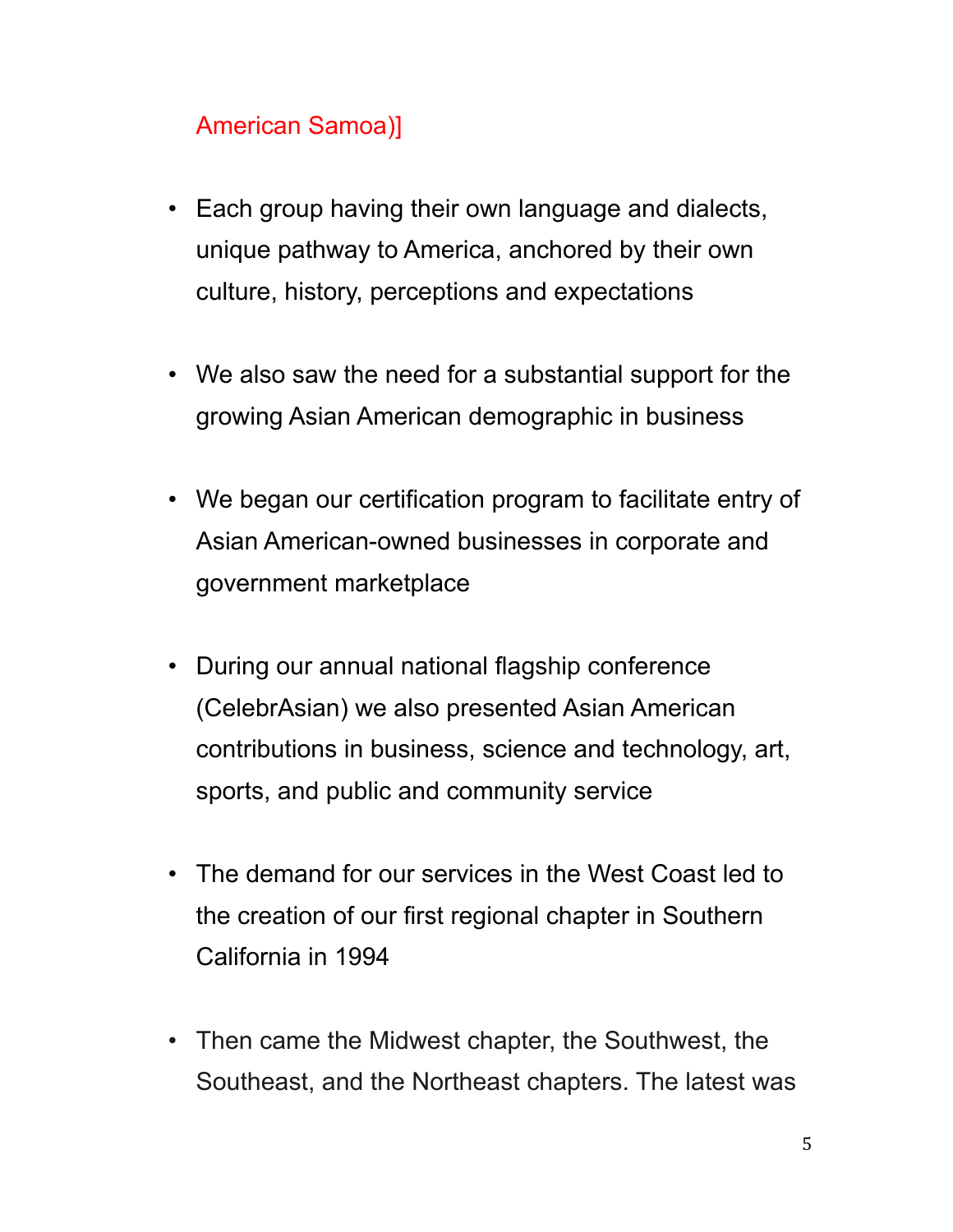the New England chapter.

- Through these chapters, we have established an effective network that reaches the states with the largest Asian American population in the continental U.S.
- All this work and programs educated a new generation of Asian American businesses about the efficacy and benefits of standing up to be counted as a small and minority business that compete on their own merits in the mainstream.
- Corporations and government buyers who had the vision to engage with us and gave our members a chance received good value for their time and resources, and they came through winning.

## SLIDE #4: (2 minutes)

- So where is USPAACC today?
- Our branches reach as far as all who would respond; our roots grow deep and firm through programs that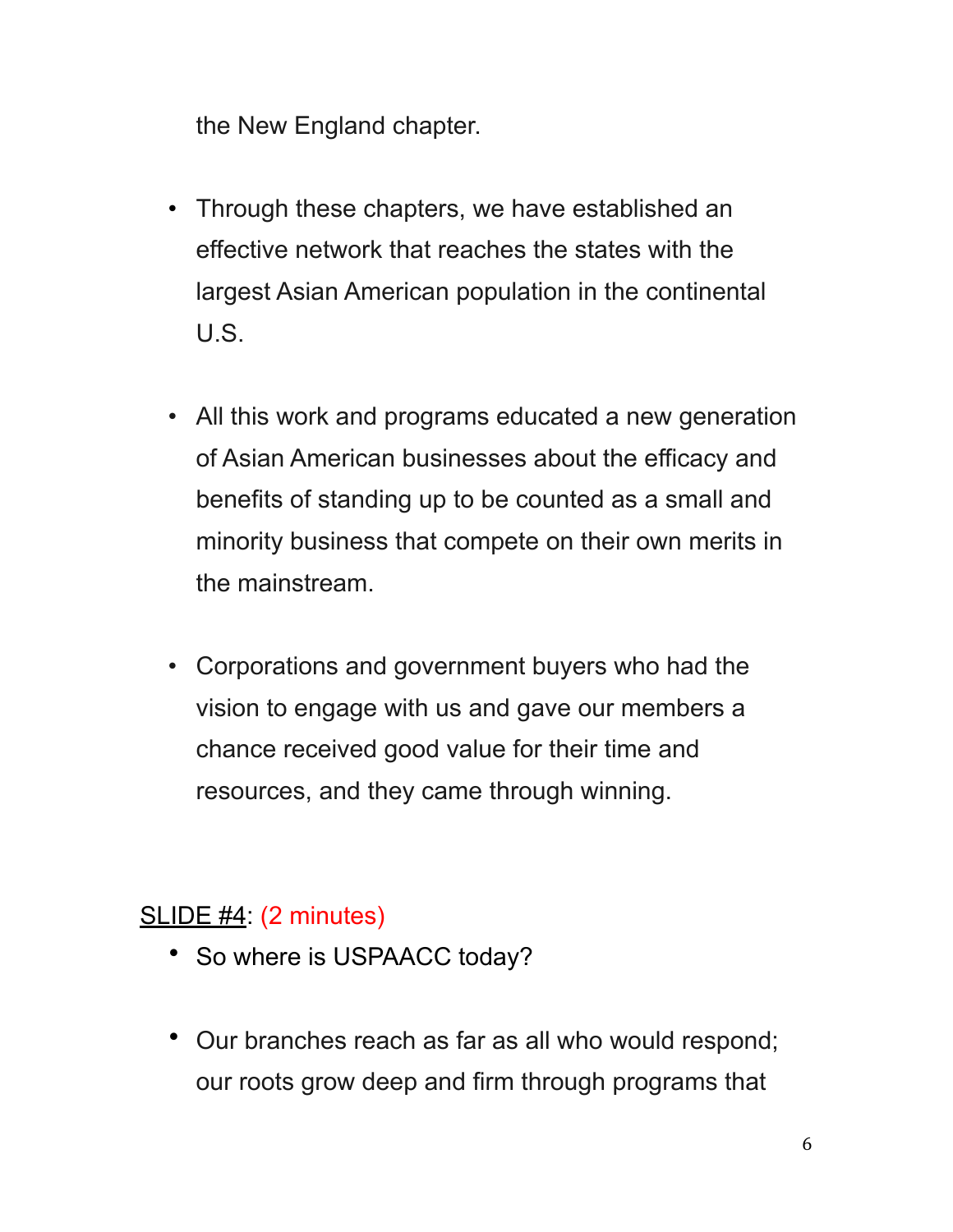cater to the needs and interests of Asian Americans would tell us - over 10,000 of them.

- Today's USPAACC reaches from the east to the west, the north to the south, and the midwest.
- Our certification carries the gold standard.
- Our business development ideas and programs are studied and replicated in other organizations with similar missions but different constituencies. That is the biggest compliment we could earn.
- From B2B, B2Government, B2C, small start-ups, midstage, to multibillion Asian American businesses – we have been and continue to serve them.
- Since 1989, we hold the largest gathering of some of the best and brightest Asian Americans in business, science and technology, the arts, education, sports, public and community services. They brought thought leadership, results-oriented business development ideas, real life experience and stories of success that transcend trials and tribulations, lessons learned from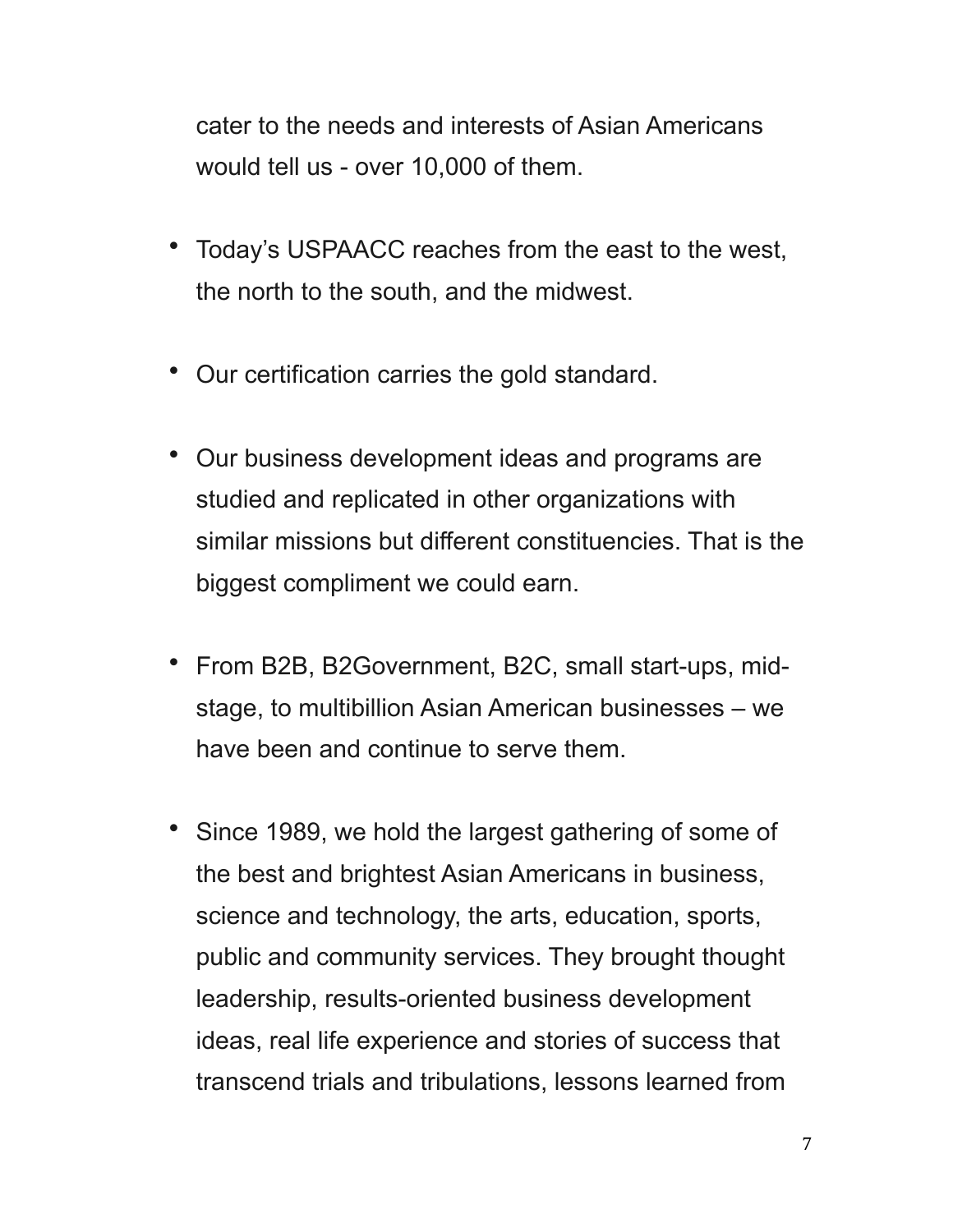mistakes made, best practices from errors and resets.

- Fortune corporations and federal agencies and large non-profits also liked us and gave their unwavering support. And that is the prize we aspire to win for America - contributing to America's economic vitality, job growth and economic parity.
- In 2 months, we celebrate our 30<sup>th</sup> anniversary in Bethesda, Maryland
- It is called CelebrAsian Procurement Conference and it has become the country's largest B2B procurement event convened by Asian Americans to connect with large, medium and small enterprises
- With over 700 participants every year from all industries from across the country -- it is a busy marketplace of ideas, negotiations, and deal-making
- Top-caliber Asian American suppliers, industry leaders and visionaries, C-Suite: CEOs, COOs, CFOs will be in attendance—looking for new innovations, business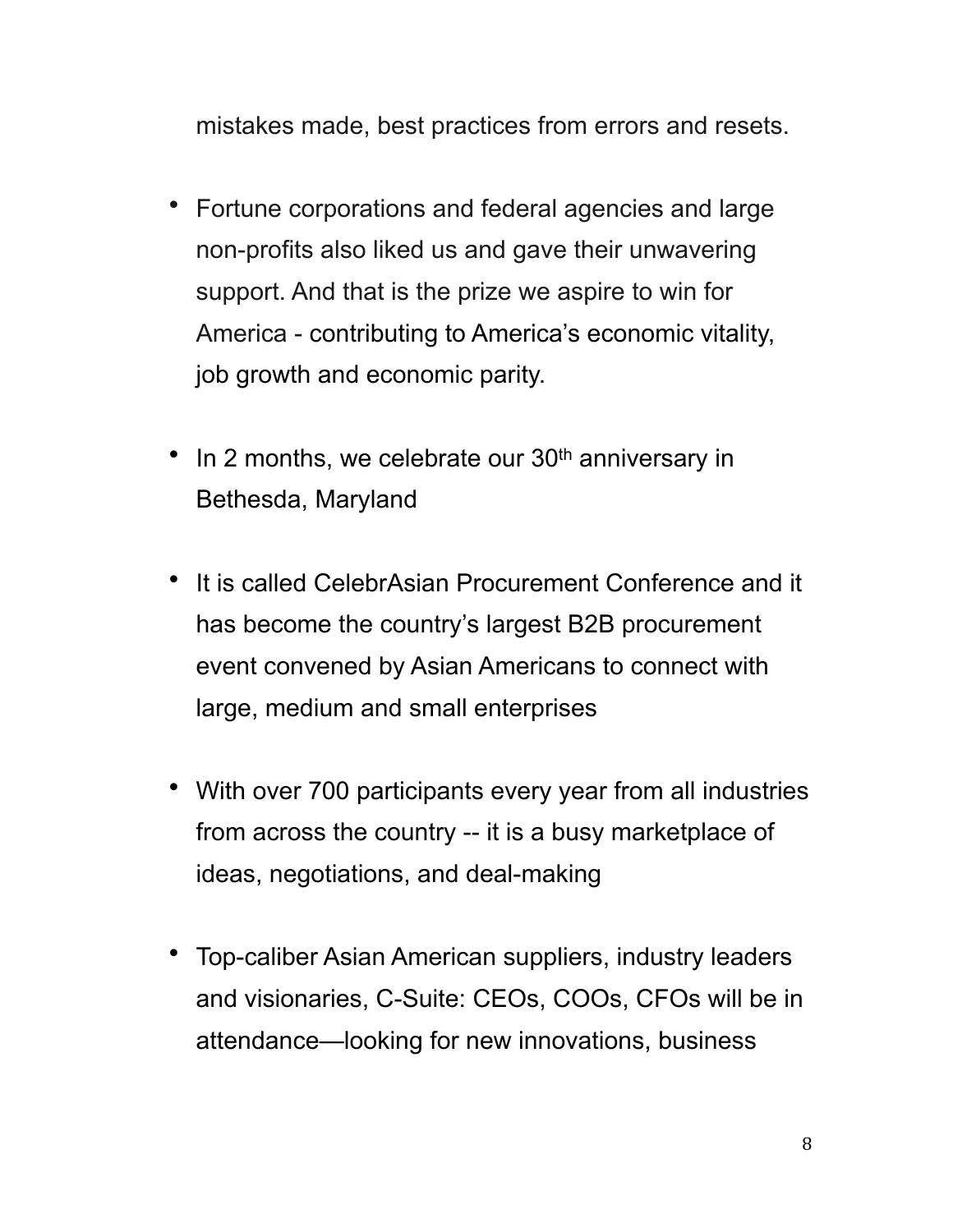opportunities, the best performing suppliers and business intelligence

• For years, this Conference has been the talk of the town and the country because of its creativity and cutting-edge ideas that are born there.

## SLIDE #5: (2 minutes)

- Here are the highlights of our current programs
- This Business Leadership Series is part of 16 bimonthly webinars brought to you in partnership with the George Washington University School of Business and Wells Fargo
- Our Chief Procurement Officers' Forum is the highest level discussion from Fortune 500 powerhouses about the what, where and when they buy in the global marketplace
- Our signature pre-scheduled one-on-one business matchmaking meetings that we brought to the market in 1998, has become one of the most popular events at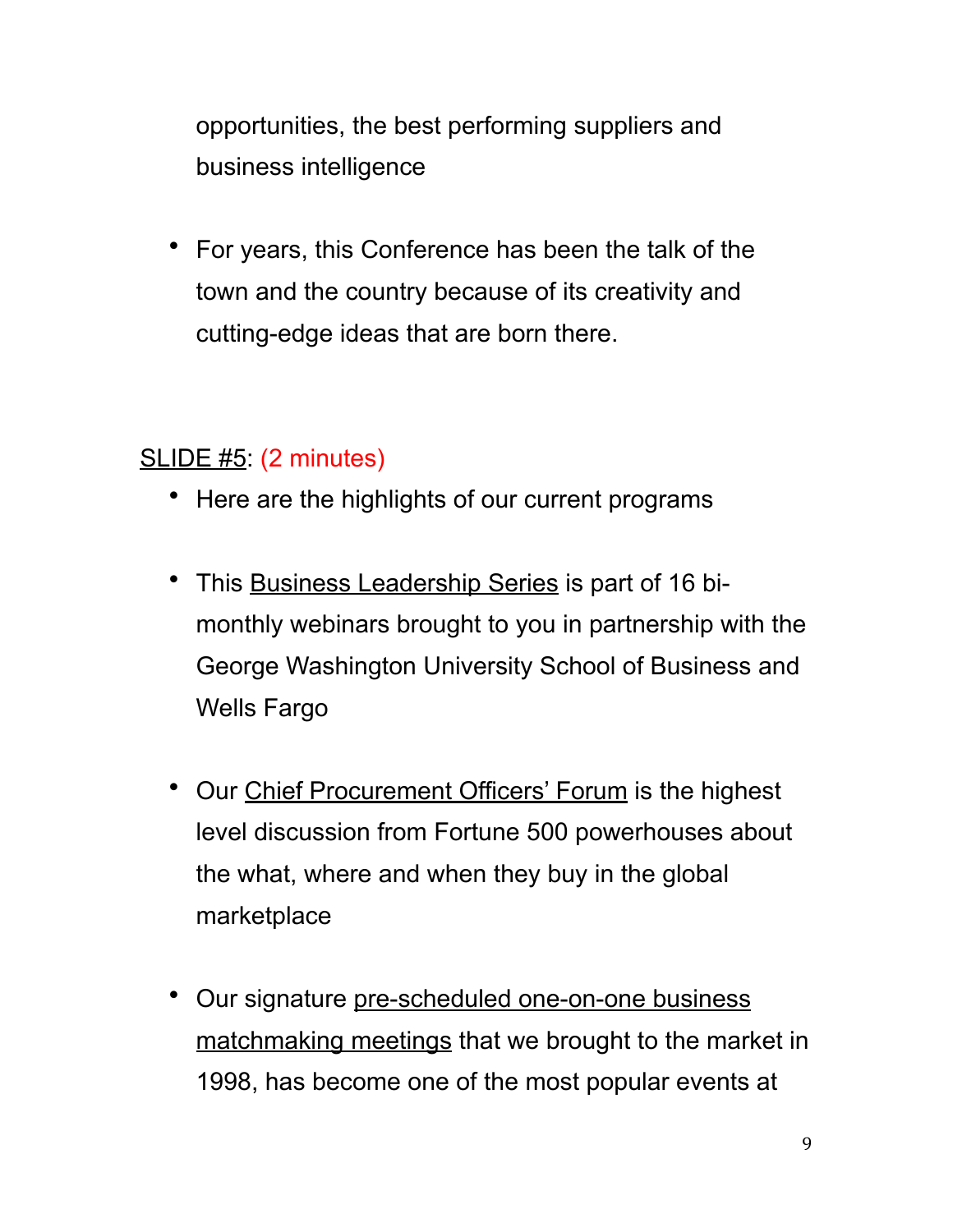our national conference from which countless success stories have sprung

- Our annual Asia Trade Mission, which we started in 2005, to build bilateral working partnerships with business in Asia, and to promote American products and services, as well as to bring investment to the U.S.
- To date, we have visited and re-visited over 13 fastgrowing cities in China, Taiwan and India [Beijing, Chengdu, Chongqing, Dalian, Guangzhou, Hong Kong, Quingdao, Shanghai, Tianjin, and Xi'an, Taipei, Hyderabad and New Delhi]
- Our National Fastest-Growing Asian American Business Awards identify successful enterprises that grow, create jobs, and provide the essential tax base for the community and the country.
- These companies have succeeded despite the economy.
- [In one year, our fast-growing businesses had a combined annual revenue of \$4.2 billion, with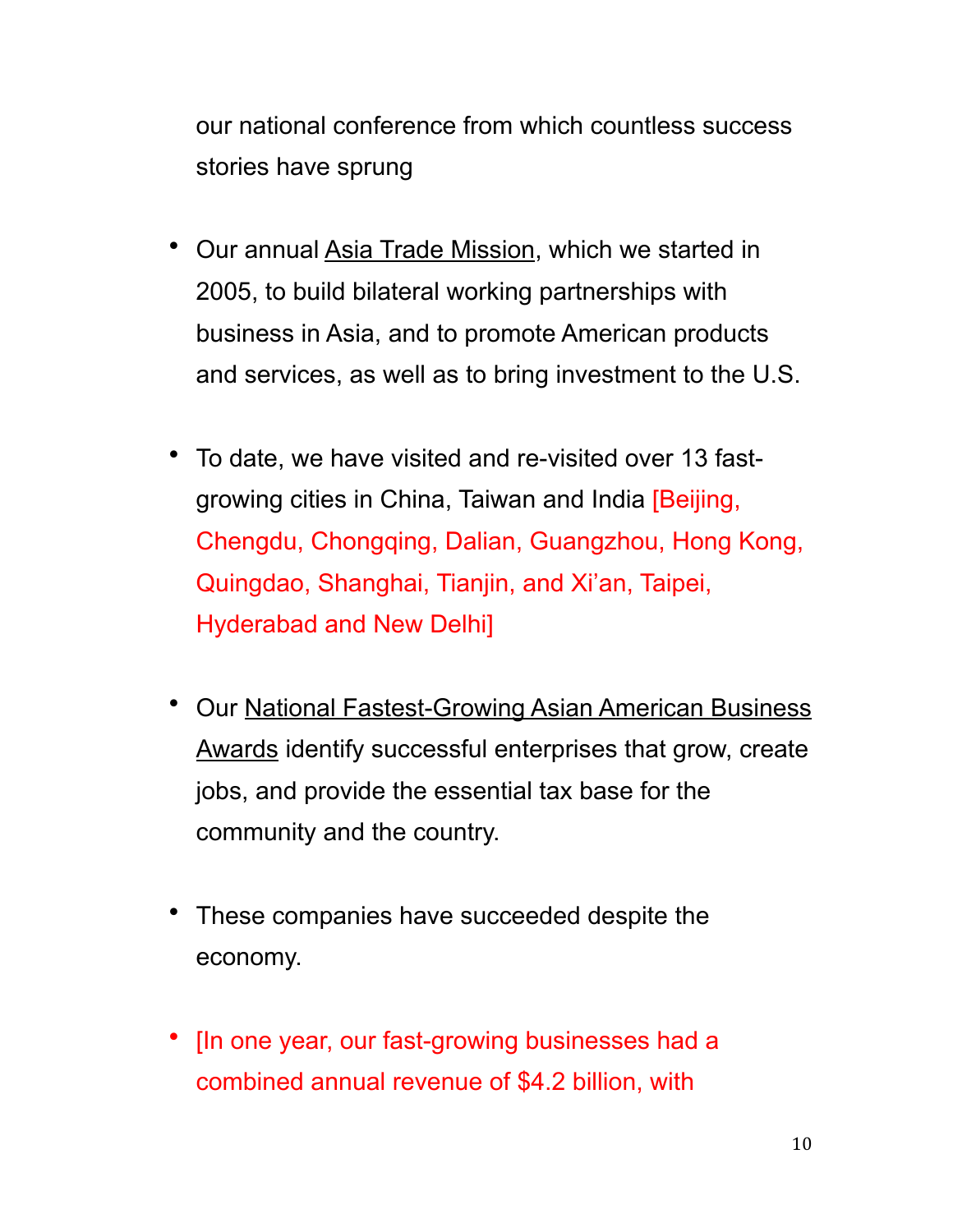#### companies achieving a growth rate of up to 300%]

- Our Business Express: ReadySetGrow Executive Coaching Program puts small and minority businesses on the fast track to business growth
- [Each year, we hold our executive coaching program in various parts of the country and is well-attended – not only by Asian American business owners but also other ethnic groups from small and minority businesses who want to quickly grow their business]
- We just started our Micro-Grant program and awarded four (4) local chambers of commerce in Texas, Georgia, and Pennsylvania who successfully competed for the cash award to build their existing business development programs
- [This year, I am proud to announce that we have already 12 CPOs confirmed]
- [They are all from major Fortune 500 corporations such as: AT&T, Wells Fargo, PepsiCo, UPS, TIAA-CREF,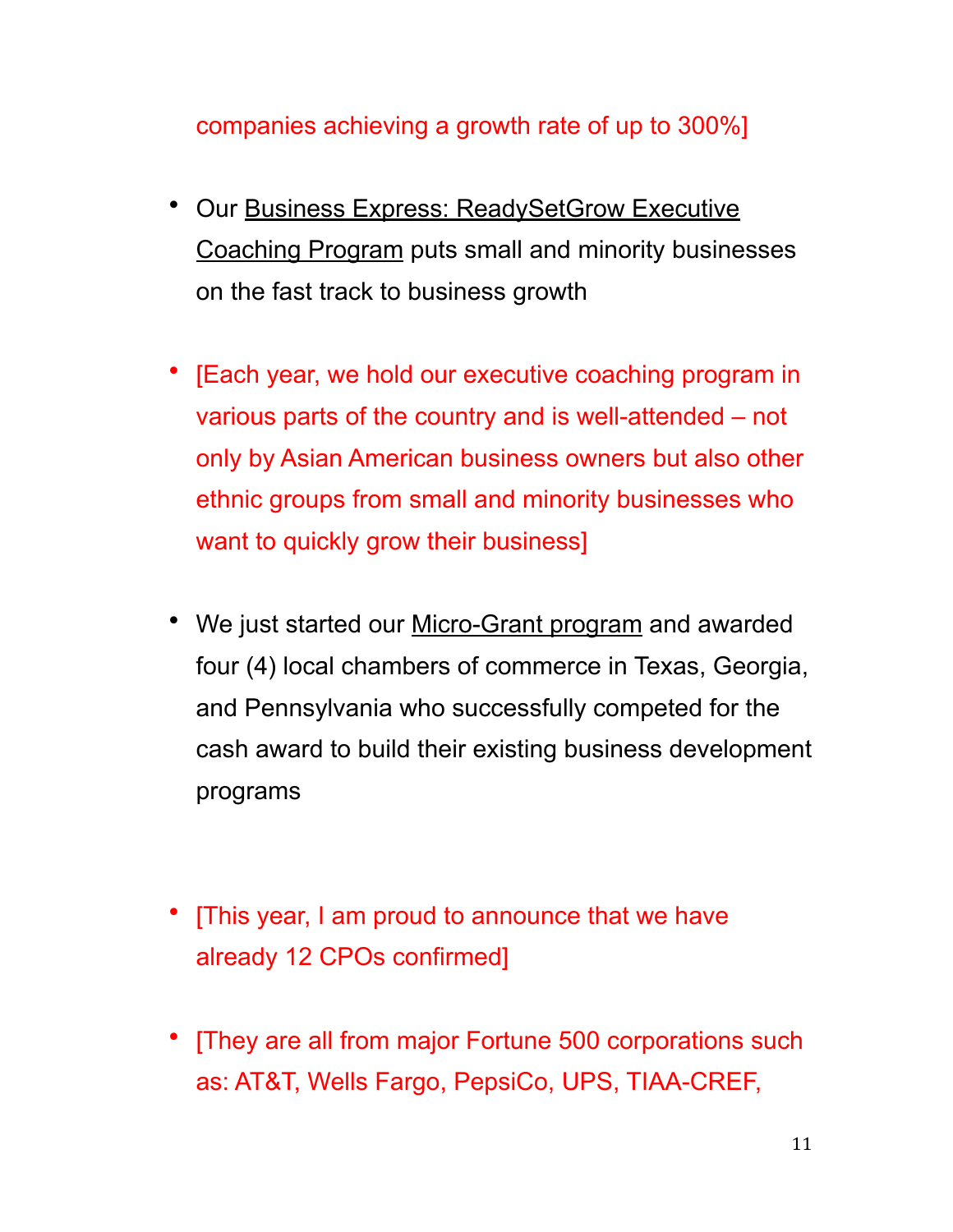Duke Energy, Capital One, Marriott International, Hilton Worldwide, Caesars Entertainment, InterPublic Group and Ingersoll Rand]

- We also have our Asian American Directors' Awards where we shine the spotlight on the accomplishments of members of the Board of Directors of Fortune 500 corporations — a rare and laudable achievement among Asian Americans in corporate governance
- [In the past few years, we have given the award to members of the board of directors of companies such as Altria Group, Best Buy, ConAgra Foods, Dolby Laboratories, Edison International, Export-Import Bank, Pacific Life, SABMiller, Tyco, Walt Disney, Wells Fargo, and Western Union, to name a few]
- This year, [mention participants]

SLIDE #6: (1 minute)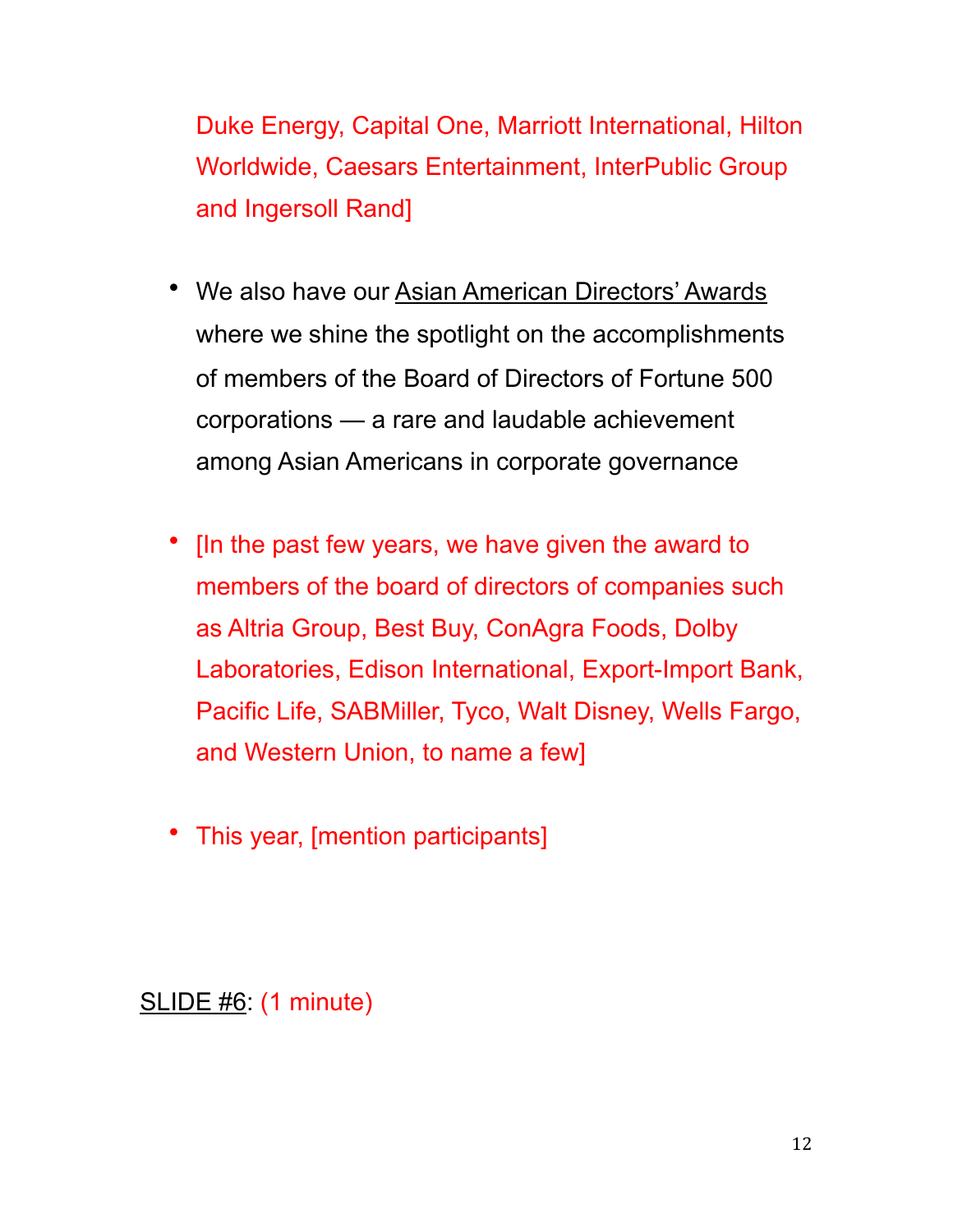- And now, I am excited to share with you our future plans.
- A new program at our annual national conference in June, entitled "Ideas Marketplace: What's your Pitch?"
- Select innovators will pitch their ideas on products and services to potential investors, buyers and other business gurus. It will be dynamic and fun but resultoriented
- Our Asia Trade Mission will extend to more emerging countries such as Korea and the Philippines. Our past 10 years of Trade Mission experience has taught us how to help American businesses sell in Asia.
- We will expand our partnership and collaborate with promising start-ups and the new generation of gamechangers through programs such as our Under 40 Millionaire Entrepreneurs.
- And of course, our Regional Chapters will continue their good work reaching out to Asian American and other small businesses to promote equal opportunity for all.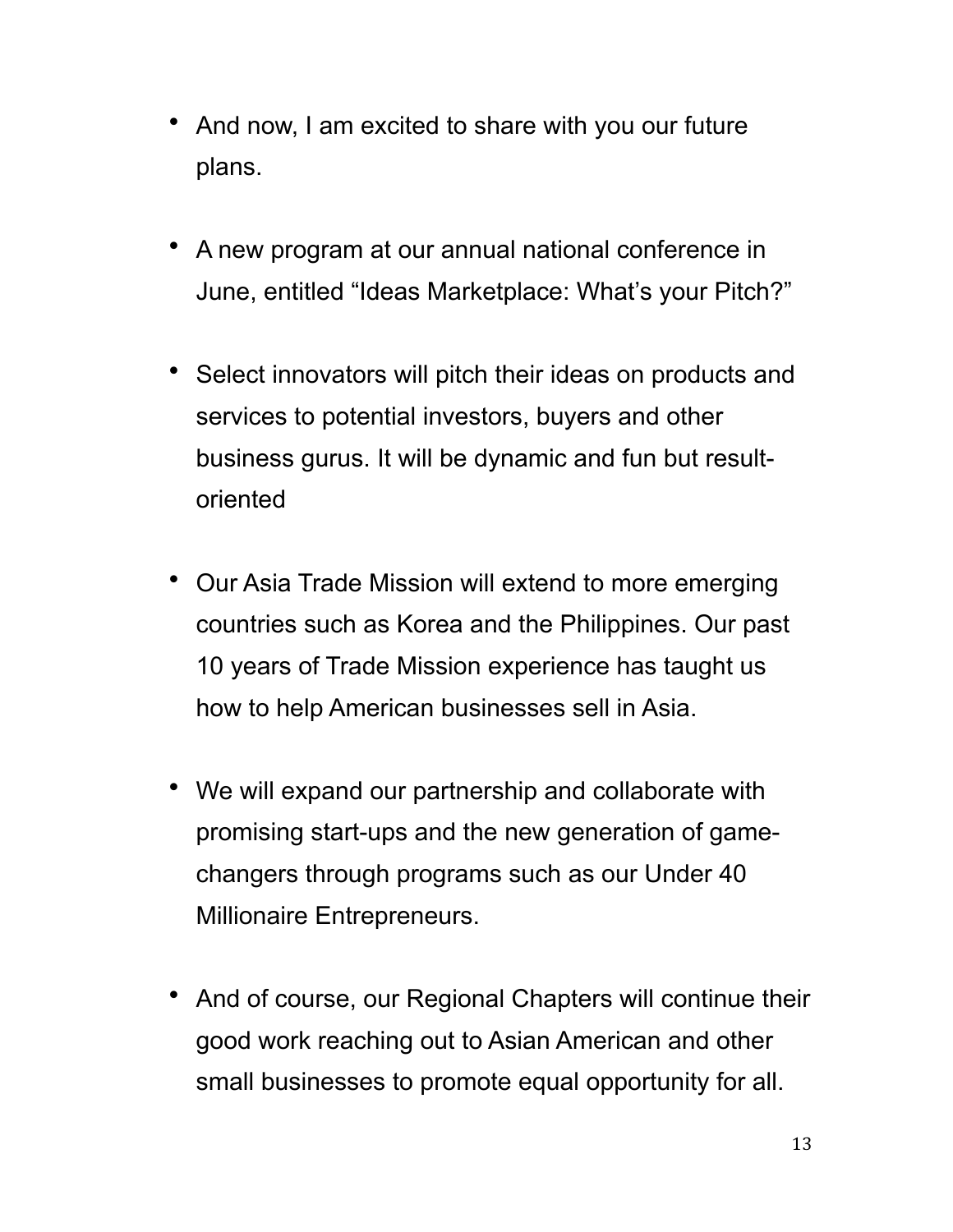# SLIDE #7: (1 minute)

- You might already know that Asian Americans are the fastest-growing ethnic group in the United States today, according to U.S. Census and Pew Research reports
- This growth is attributed to an increase in legal immigration, the reports say.
- Asian Americans have the highest-income and are the best-educated compared to other ethnic groups
- More important, there are 1.5 million Asian Americanowned firms with nearly \$670 billion in revenue and with 2.8 jobs created
- And their buying power will be \$1 trillion by 2019, according to The Selig Center for Economic Growth
- But with all these successes, there are still Asian Americans who encounter barriers to opportunity and growth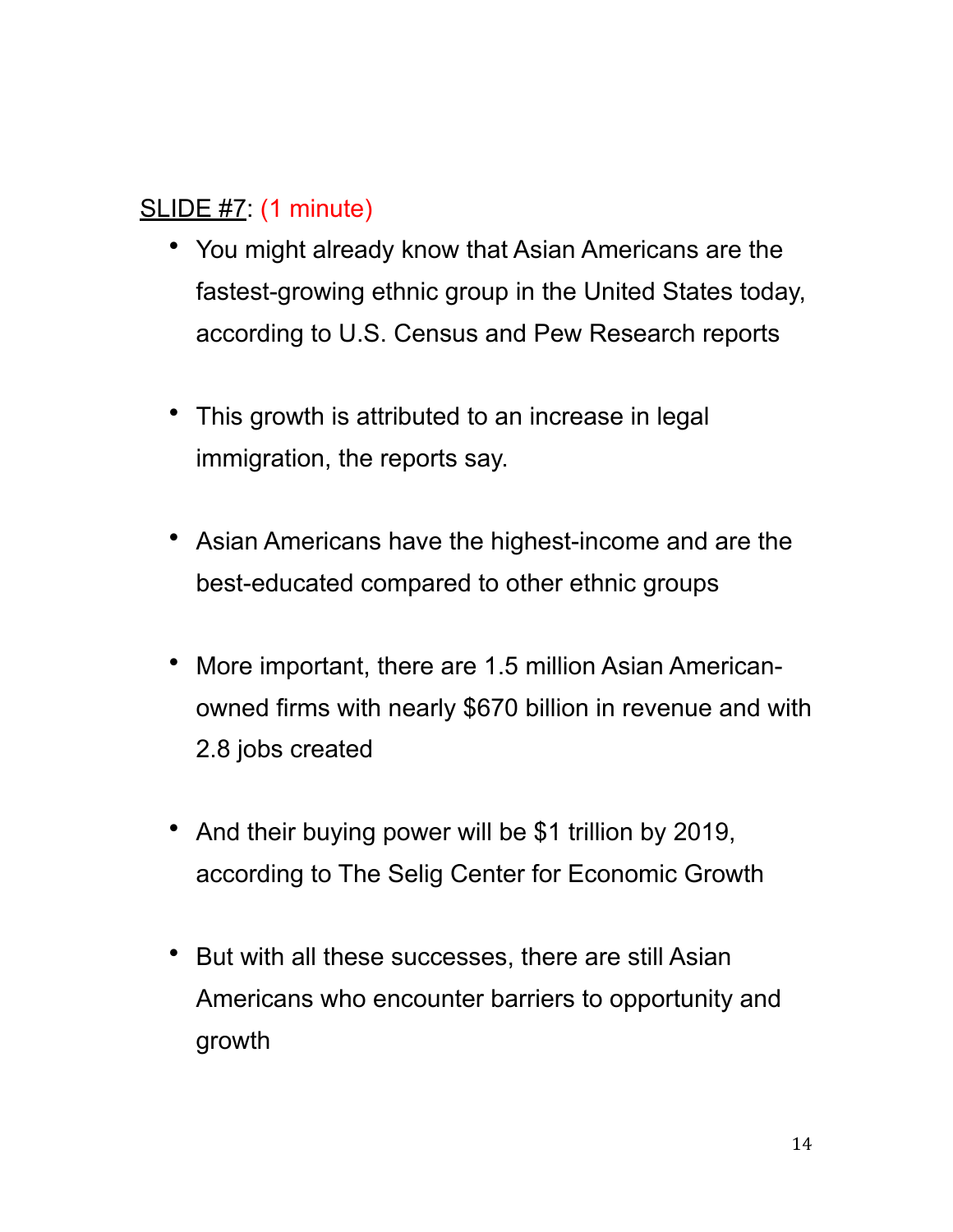- Three Key Challenges
	- 1. Lack of resources
	- 2. Propensity to stay away from business networking events
	- 3. Different Business Culture (Asian American vs. **Other** American)

# SLIDE #8: (2 minutes)

- The First Challenge -- Lack of Resources: that is capital, talent and information
- Access to capital is actually a Catch-22 to most business owners – even to other ethnic groups
- Most financial institutions look at past performance or equity or collateral before they even provide a loan or extend a line of credit to a new business
- But how can a new business build on performance and capacity without getting an infusion of much-needed capital to begin with?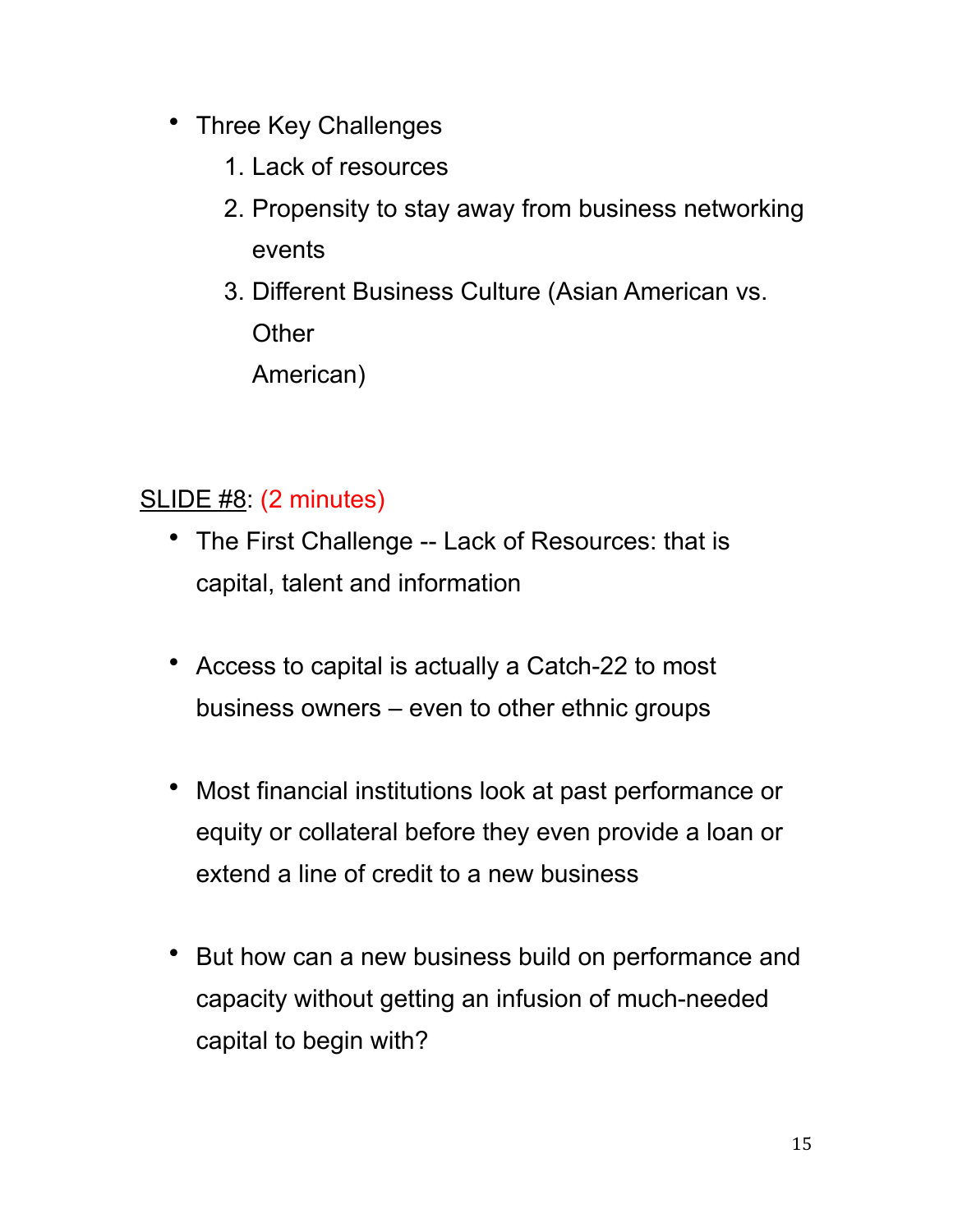- That is why some business owners turn to friends, relatives, or within their ethnic enclaves to borrow money – sometimes at an exorbitant interest
- And more often than not, the capital infusion is spent to pay employees instead of expanding business. And when clients don't pay on time, it is another challenge
- The second challenge Talent: how do you find and retain talent?
- In business, money is king, and employee loyalty is tested if one receives a better offer from another company
- Good employees who contribute to business growth are hard to find and retain. When they leave, new ones will take time and re-train and that takes capital.
- Information is power
- Take a marketing firm, for example. A directory of clients, is securely guarded. Because they lead to the market and target segment – and therefore business.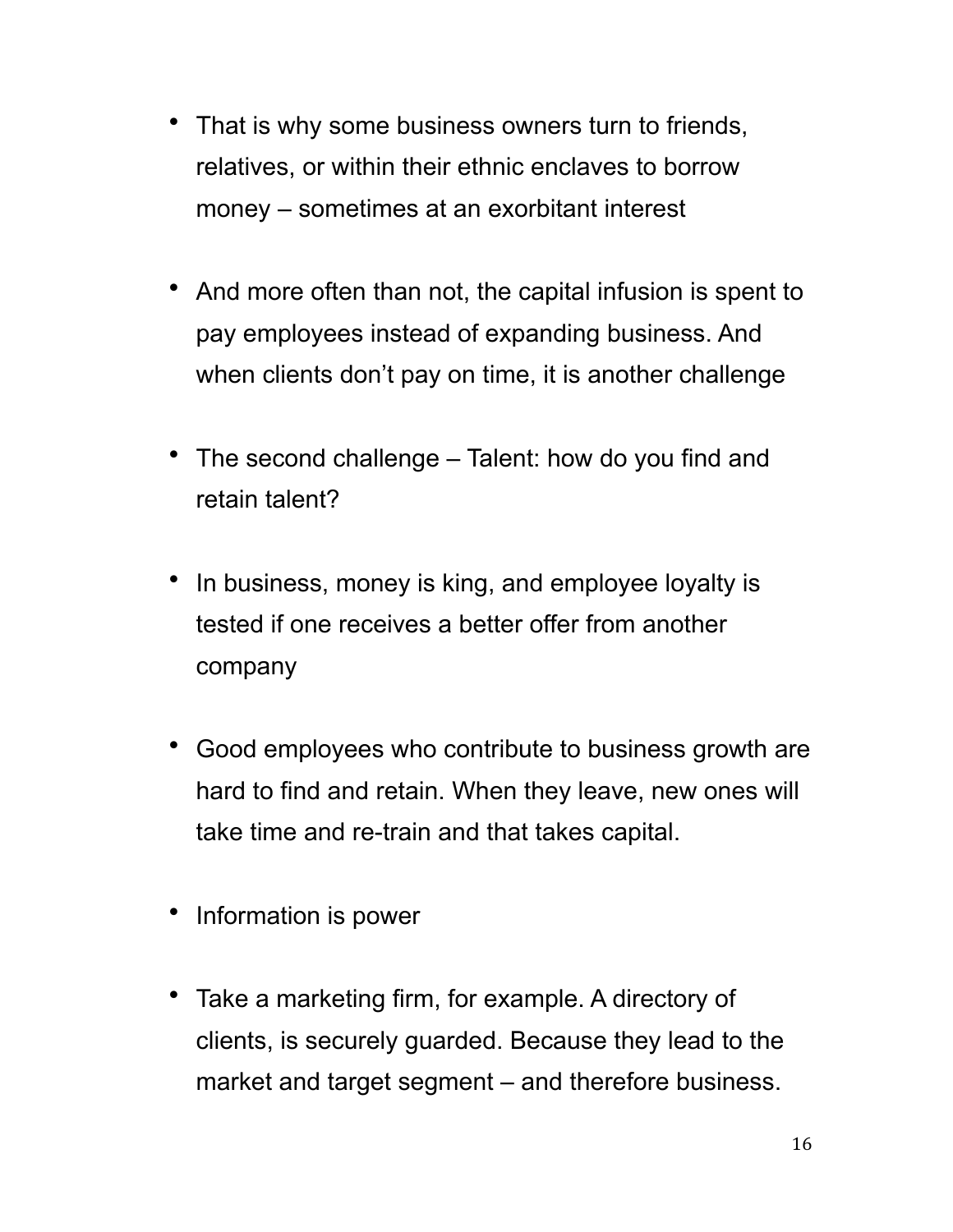- Or you get new information that could improve your product or service and making it more cost-effective, efficient, appealing or user-friendly, etc.
- Or specific information on what buyers want?
- So where do you get these information?
- That is where USPAACC enters. This is what we do best. For suppliers, we do our homework and provide you with the relevant information. We connect buyers to suppliers. In other words, we open doors to opportunities for each of them.
- We're not only the gateway to quality Asian American suppliers, we're also the gateway to information on Asian Americans and on the dynamic markets in the Asia-Pacific region

SLIDE #9: (1 minute + 30 seconds)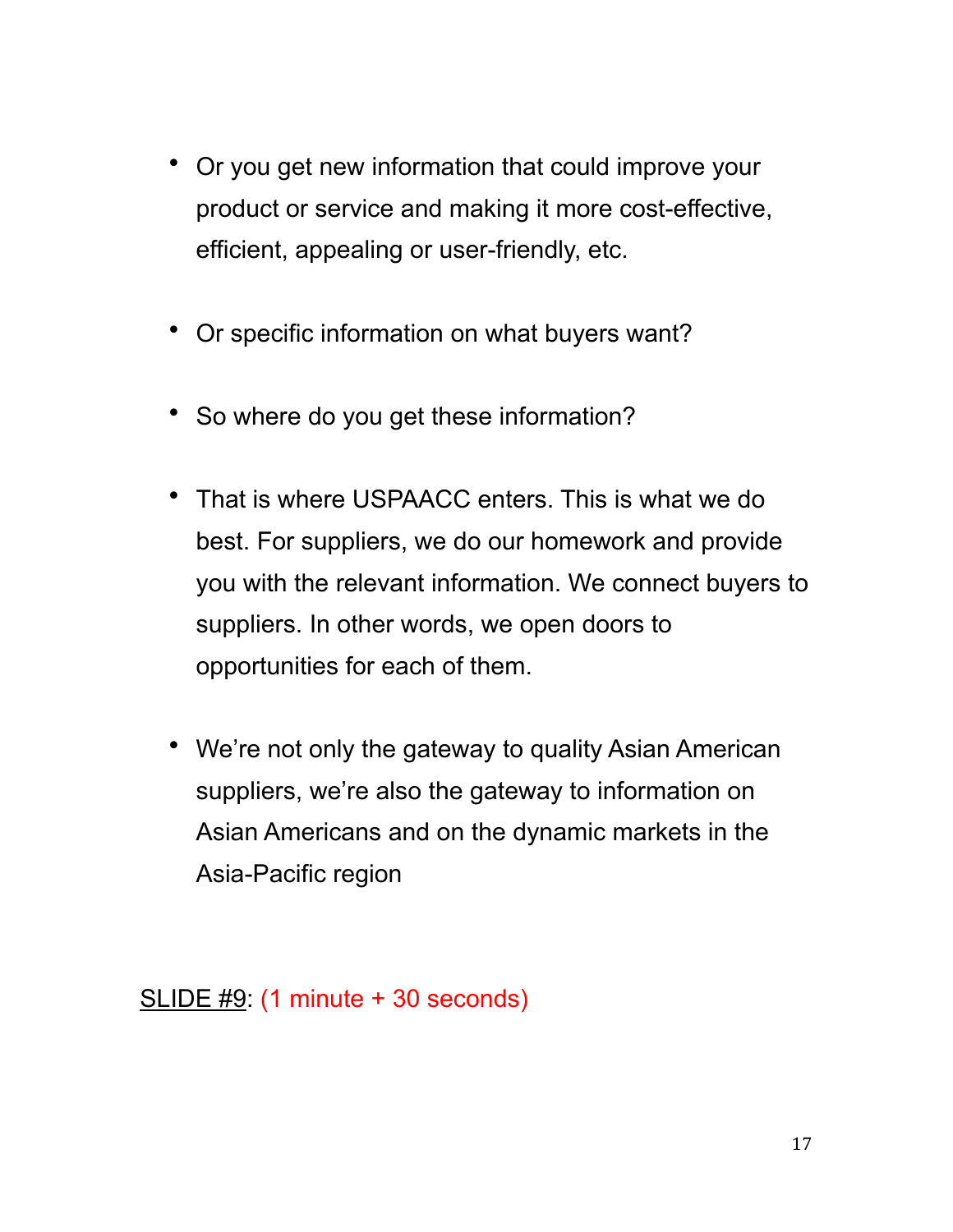- The Second Challenge: The propensity for Asian Americans to shy away from business networking events
- I believe this is more cultural than anything else
- The mostly older generation of Asian Americans are taught humility since childhood. It's the Asian way, as many say.
- So these networking events go against every grain they have learned as children – because this is an event where you are supposed to sing praises about yourself, tell a room full of strangers what you are best at, what your core competencies are – we have to become extroverts, similar to others in the animal kingdom, where you puff your chest and show your brightest colors to attract business partners or clients
- For the younger generation, they tend to stay away from these networking events perhaps because they think they can connect and interact using their smart and on-line devices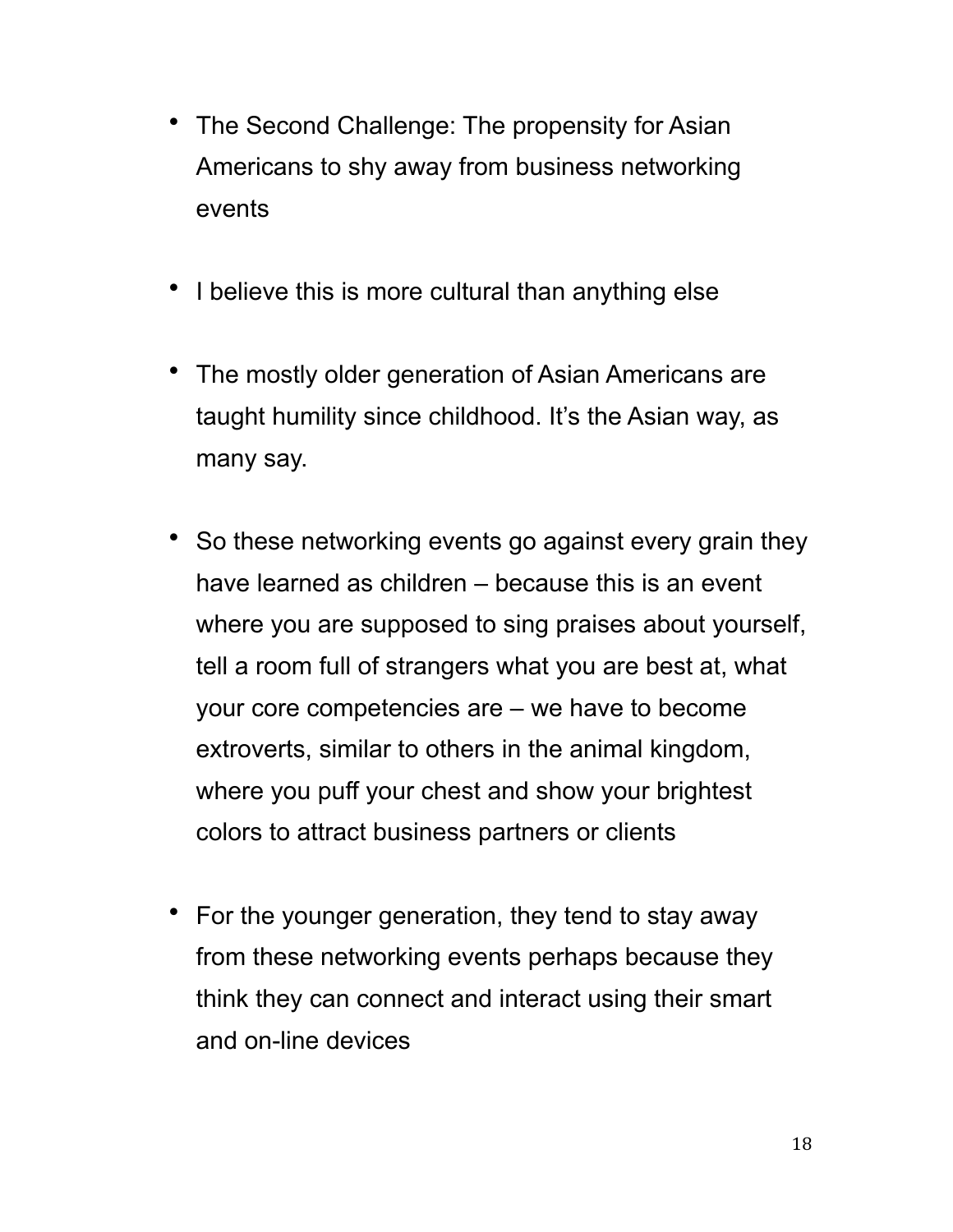- I think this puts them at a disadvantage, because there is no substitute for the value of a face-to-face meeting and the power of an actual handshake
- Asian Americans do business with those they trust
- You won't gain trust if they have not met you at least once, so take advantage of every opportunity to connect with your prospective business partners and leverage the value of a face-to-face encounter and the power of a firm handshake

#### SLIDE #10: (2 minutes + 30 seconds)

- The Third Challenge -- Difference in Culture
- As I said before, there are perceived differences between the Asian American way of doing business versus the other American way or Western way
- There are many stereotypes, like Asian Americans are perceived to be meek especially in the presence of authority – that's cultural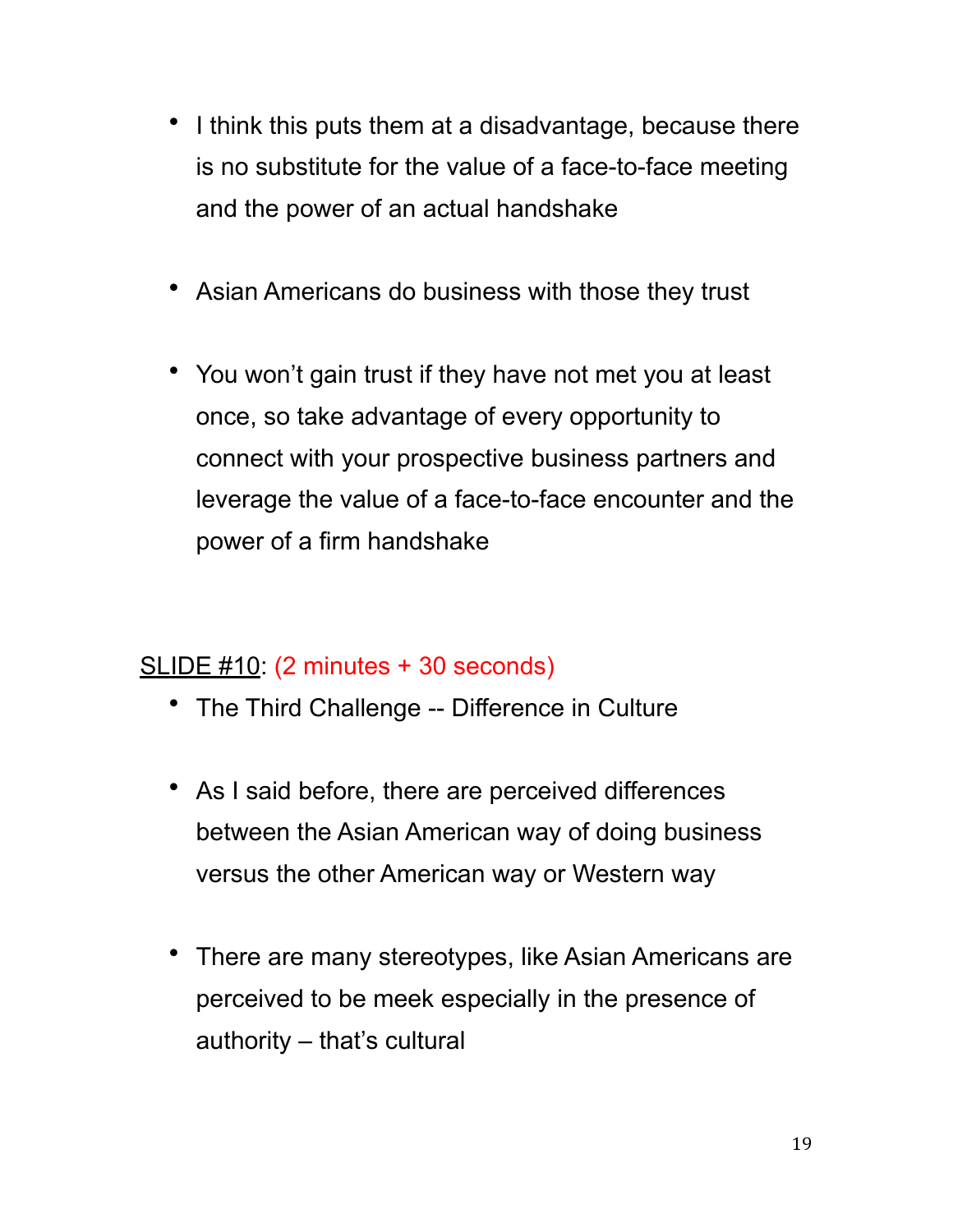- We are supposed to respect our elders this includes people in more senior levels like your boss
- In Buddhist principles, you maintain harmony, and that is only achieved when there is consensus
- In India, JRD Tata, the respected late leader of the House of Tata conglomerate, used to say: "I have always felt that in running any enterprise, I would rather have a team of dedicated second-raters fully behind me, than a group of semi-geniuses fighting each other."
- In short, he says that everyone wants to be the general and nobody wants to be the soldier
- That is why we are sometimes torn in the workplace and in the business environment: do we stay quiet and maintain harmony or be outspoken and elicit discord or dissension?
- What profile do we take? A low profile where we disappear in the background or a high profile where we take credit for ourselves?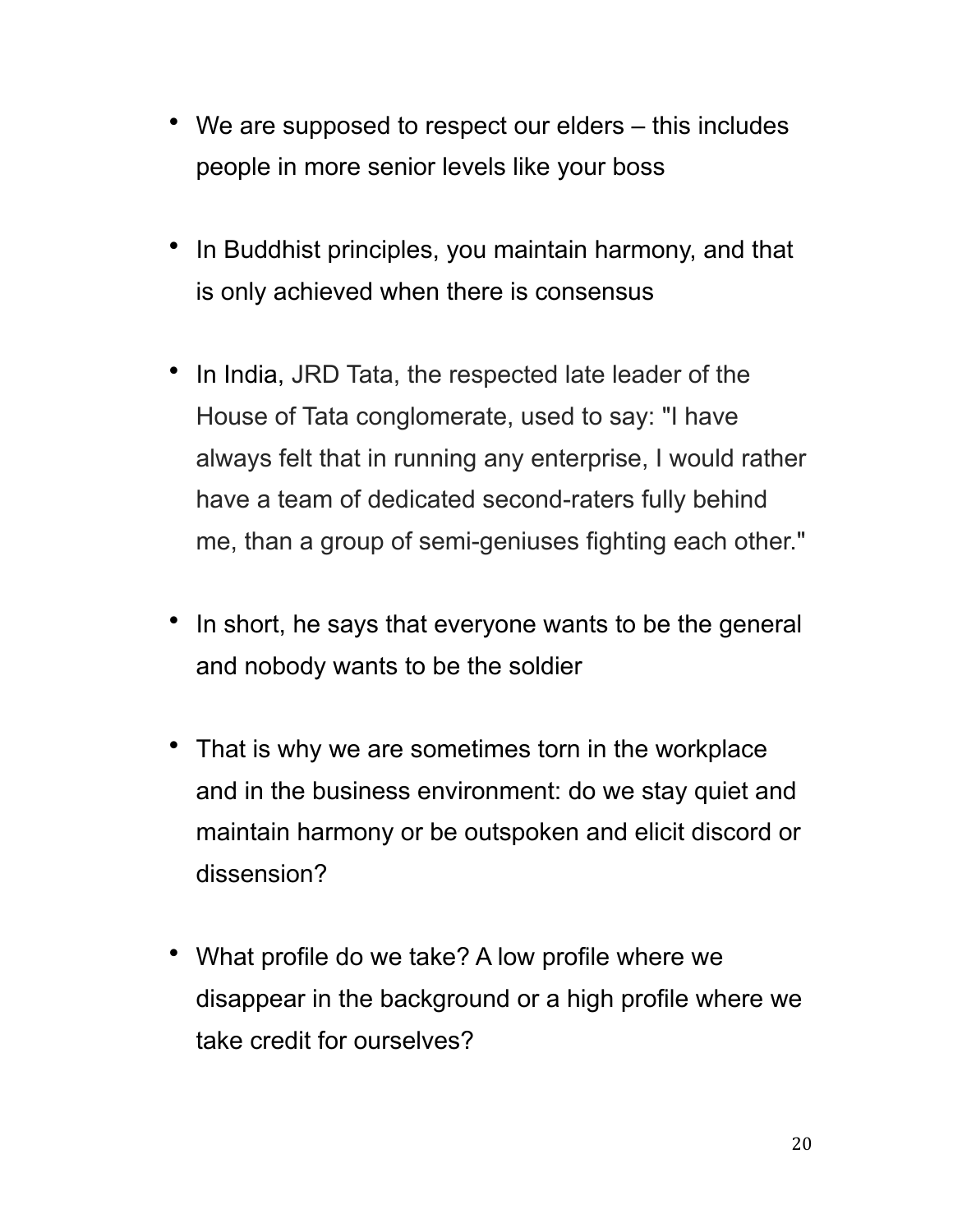- Within the Western business culture, do we blend with the bigger group or take on a more prominent leadership role?
- How about sharing our problems? Are we a closed book who are resistant to sharing any information about our life or business, or are we open to discussing our problems to anybody who cares to listen?
- Are we competitive enough to survive in the mainstream? Or do we shrink at the very first signs of competition?
- Do Asians view competition as undesirable or as encouraging renewed sense of cooperation? I think it is the latter
- Collaboration comes out of a shared desire to achieve a common goal. In Asia, everything is collaboration. In U.S. culture, with its emphasis on originality and individuality, we place less emphasis on collective collaboration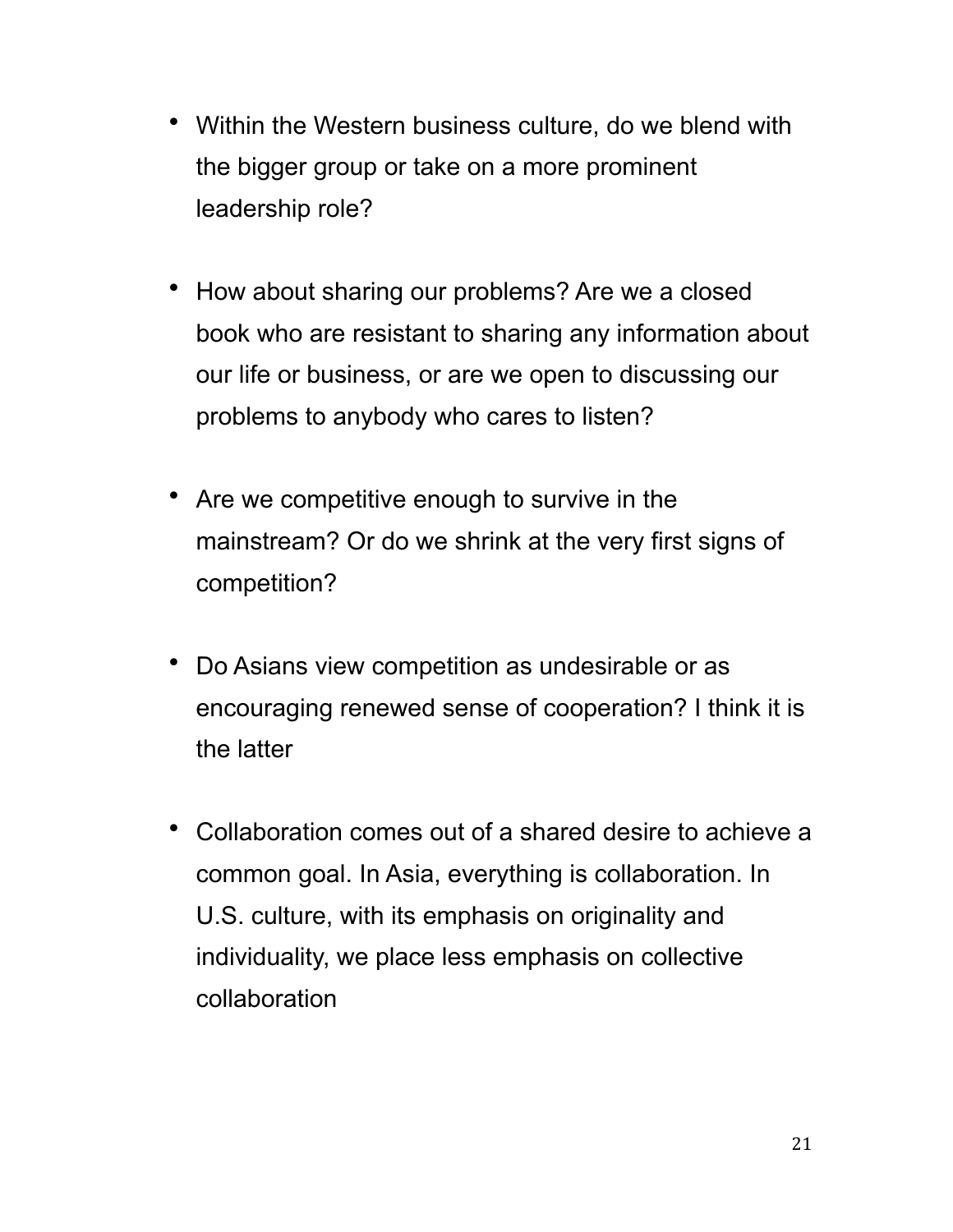- [In Asian culture, where some Buddhist principles are oftentimes the foundation of a good work ethic, discipline and harmony are a must-have to succeed]
- [I believe that Asians are good in collaborating with others because teamwork and cooperation create positive reinforcement that eventually lead to group harmony]
- And that is the difference between cultures: the quiet versus the vocal

## SLIDE #11: (50 seconds)

- In closing, I would like to remind our webinar guests that on April 16 we will have our second webinar presentation on the **Entrepreneurial Market: Asian** American and the Minority Business Community
- Please visit our website. You can get more information at the link here
- And please mark your calendar June 3-5 for CelebrAsian Procurement Conference, the country's